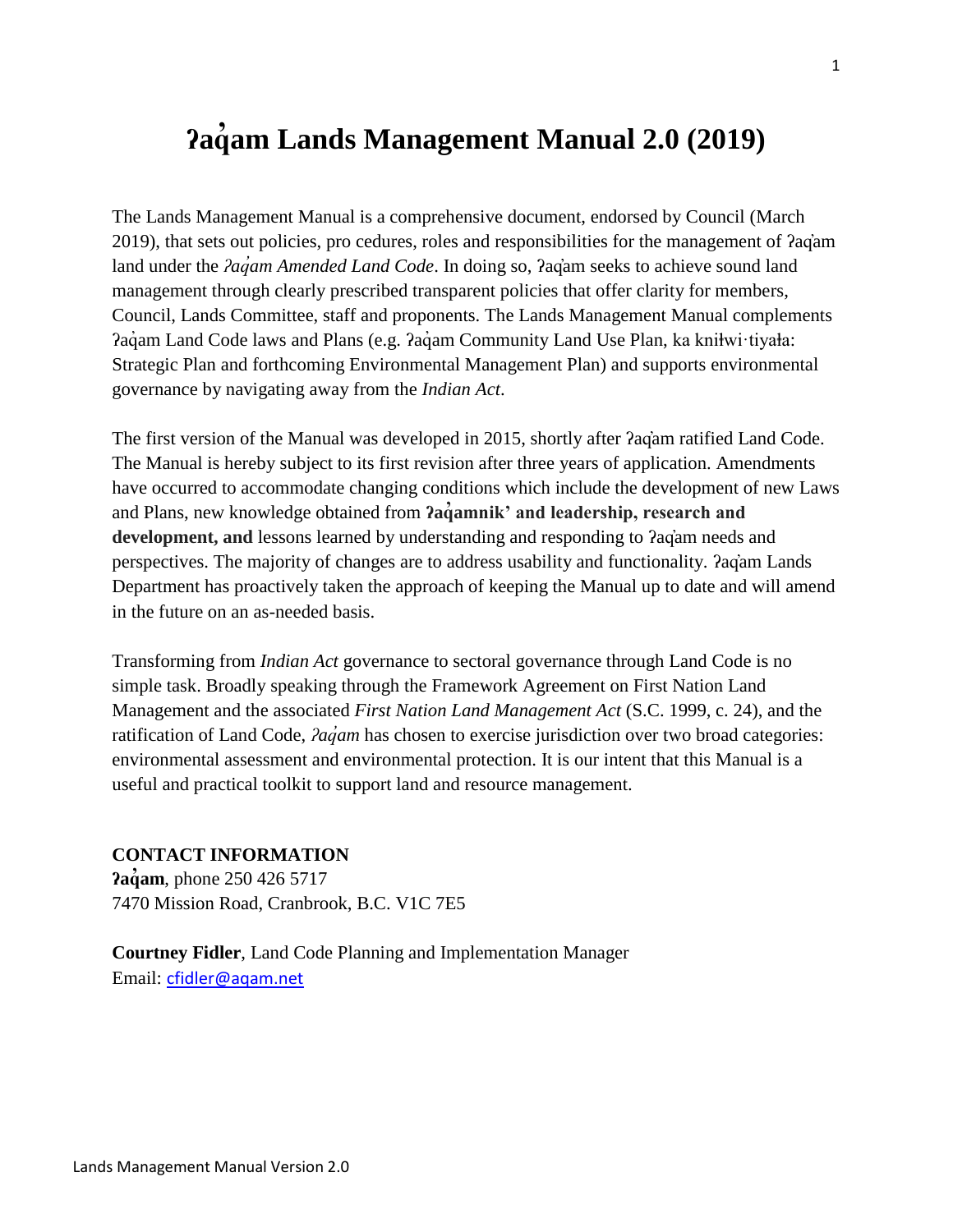#### **ACKNOWLEDGEMENTS**

This Lands Management Manual could not have been possible without the time and effort by the Lands Committee, Staff, Policy Committee, Chief and Council and the Lands Advisory Board Resource Centre.

## <span id="page-1-0"></span>**POLICY 1** INTRODUCTION & MANUAL OVERVIEW

## **[POLICY 1 INTRODUCTION & MANUAL OVERVIEW.................](#page-1-0) 2**

#### <span id="page-1-1"></span>**Purpose**

The Lands Management Manual (LMM) has been prepared as a resource tool for ʔaq̓am to govern its land and resource management decision making through the application of policies and procedures approved by Council. The LMM is an operational manual to guide decision making through prescribed procedures in a transparent and fair manner.

The objectives of Policy 1 are to provide the user with:

- an overview of the application, content, and layout of this Manual
- information on the legislative framework under which *Paciam lands are managed*

**This Manual is not intended to provide legal advice to any person.** 

**This Manual Supports Land Code endeavours and seeks to operationalize the legislative and administrative structures that apply to**  $\lambda$ a am Lands and authority on those lands by providing guidance for implementation.

#### **Decision Making Guidance**

The LMM is designed to assist, broadly three (3) user groups:

- Council and Lands Committee;
- Lands Department employees;
- Persons/organizations (e.g. government) who have, or wish to acquire, land instruments on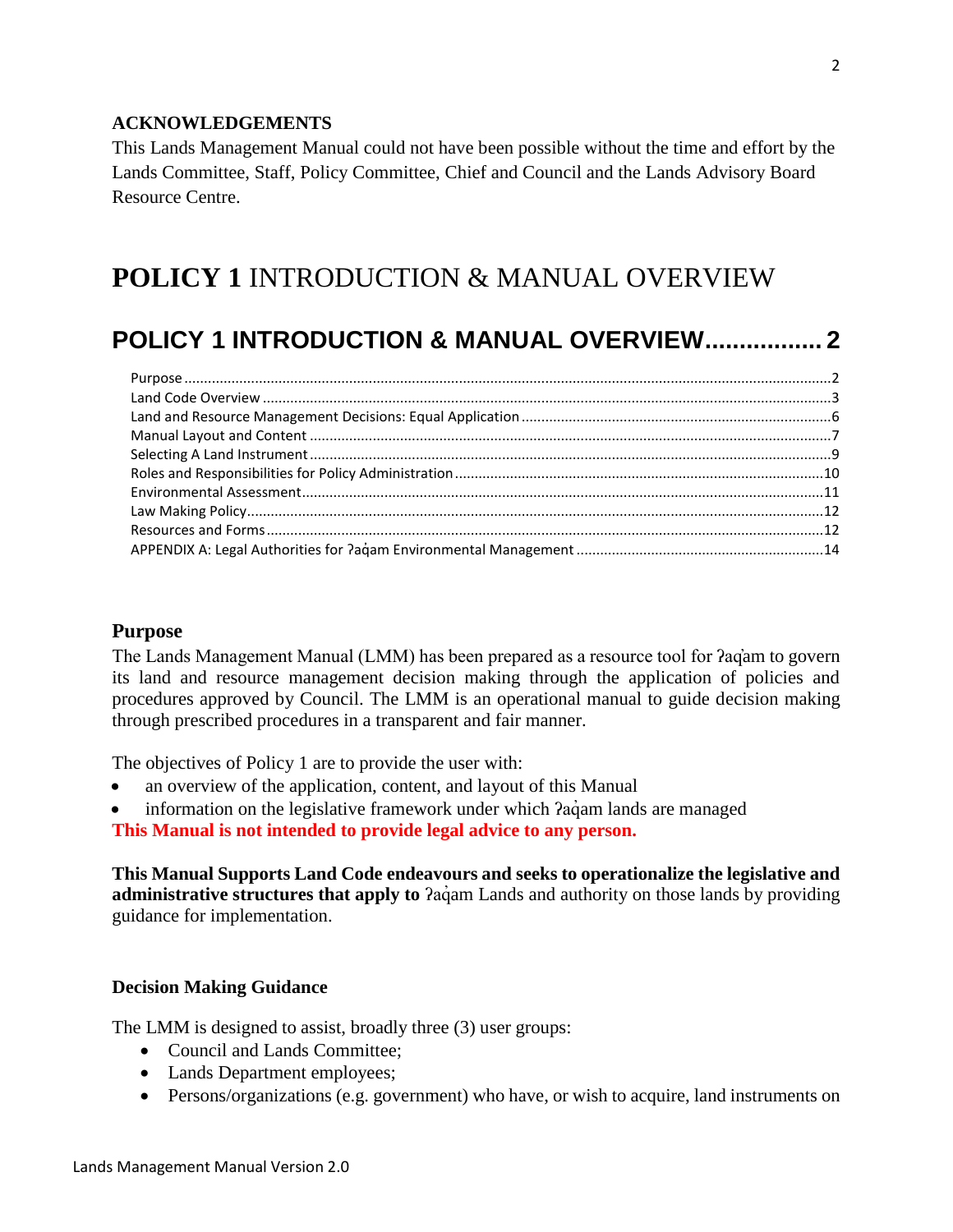Pagam lands (e.g. members or proponents).

#### <span id="page-2-0"></span>**Land Code Overview**

*What is Land Code?*

Lands and natural resources that were previously managed under the *Indian Act* are now governed under a Land Code. *?aqum*, operating under Land Code, has legal status and powers to manage and govern its lands and resources. This power covers both the administrative management aspect

and the governance and jurisdictional elements of land management. **ʔaq̓am** exercising jurisdiction not only has local government type-powers over areas such as land use planning, but also provincial and federal type-powers such as the establishment of laws under which interests are created, transferred and registered.

Link to *Paq*am Land Code:

<http://www.aqam.net/sites/default/files/Aqam%20Amended%20Land%20Code-%20FINAL.pdf>

#### **ʔaq̓am Lands**

Lands and Interests Affected

Under the  $2a\text{qam}$  Amended Land Code (S.11), lands include:

- $\checkmark$  the water;
- $\checkmark$  beds underlying the water;
- $\checkmark$  riparian rights, including to lands acquired through accretion;
- $\checkmark$  minerals and subsurface resources:
- $\checkmark$  and all other renewable and non-renewable natural resources in and of that land, to the extent that these are under the jurisdiction of Canada and  $aq$ <sub>a</sub>q<sup>'</sup> am<sub>i</sub> and
- $\checkmark$  all the interests and Licences granted to  $2aq<sub>dm</sub>$  by Canada that are listed in the Individual Agreement.

| Pagam Laws                                    | <b>Summary</b>                                                                                                                                                                  |
|-----------------------------------------------|---------------------------------------------------------------------------------------------------------------------------------------------------------------------------------|
| Pagam Amended Land Code<br>2016               | This Law sets out the principles and legislative and administrative<br>structures that apply to ?aqam and by which ?aqam shall exercise<br>authority over ?aqam lands.          |
| <b>Matrimonial Real Property</b><br>Law, 2015 | This Law addresses the use, occupancy and possession of the family<br>home and divisions of interests in a family home, and the break down<br>of marriage or death of a spouse. |
| Pagam Allotment Law, 2016                     | This Law sets out the creation, granting, disposal, assignment and<br>transfer of allotments, and the acquisition of a Certificate of<br>Possession.                            |
| Pagam Trespass and Access<br>Law, 2017        | This Law applies to all ?aqam Lands, and all persons who enter<br>Paqam Lands.                                                                                                  |
| <b>Federal Laws</b>                           |                                                                                                                                                                                 |

|  |  |  | Table 1.1. Paqam Laws and Applicable Federal Laws |  |  |
|--|--|--|---------------------------------------------------|--|--|
|--|--|--|---------------------------------------------------|--|--|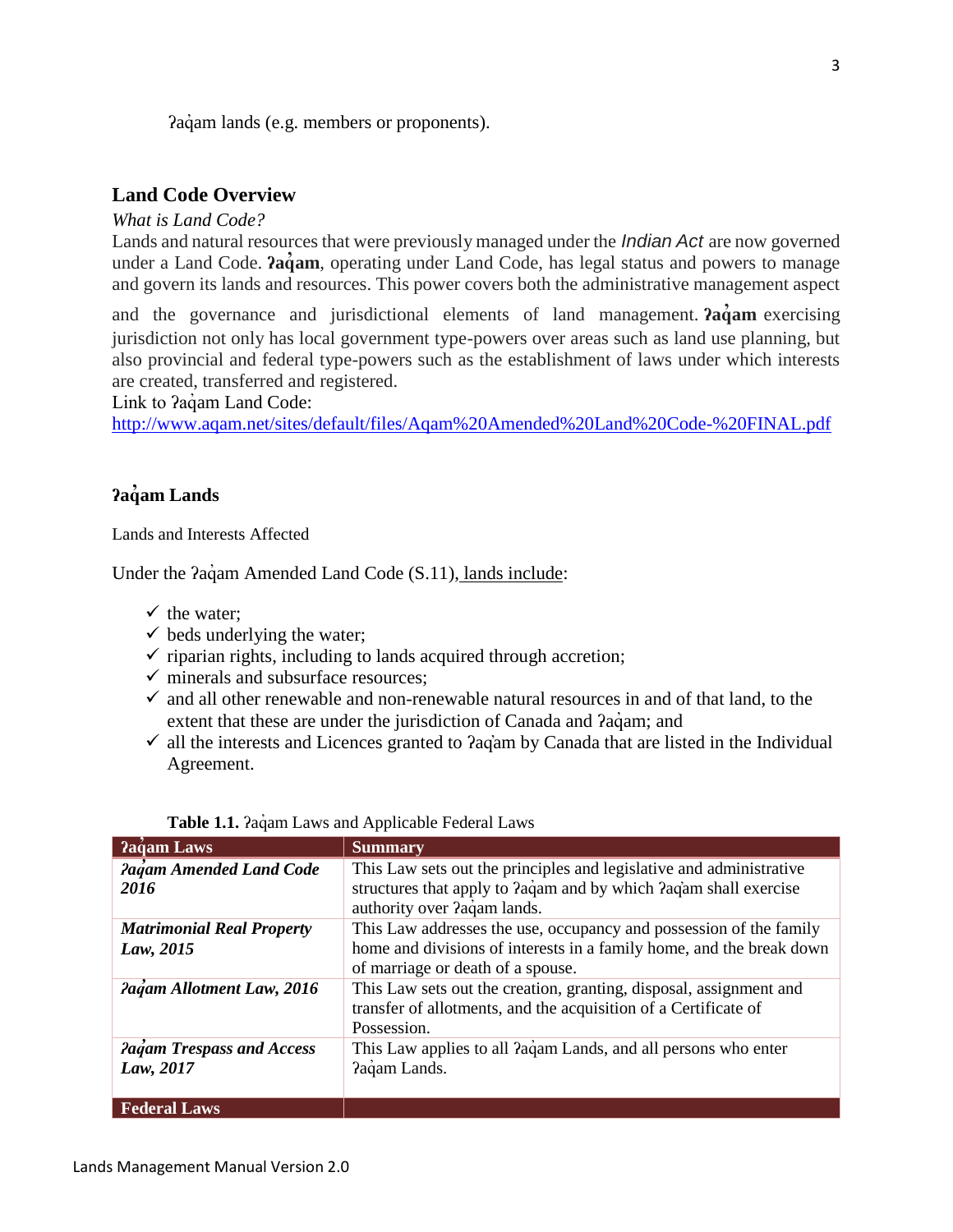| <b>Canadian Environmental</b>     | This Act (CEPA) is the primary element of the legislative framework     |
|-----------------------------------|-------------------------------------------------------------------------|
| <b>Protection Act</b>             | for protecting the Canadian Environment and human health. A key         |
|                                   | aspect of CEPA 1999 is the prevention and management of risks           |
|                                   | posed by toxic and other harmful substances. CEPA also manages          |
|                                   | environmental and human health impacts of products of                   |
|                                   | biotechnology, vehicle, and equipment emissions, fuels, hazardous       |
|                                   | wastes, environmental emergencies and other sources of pollution.       |
| <b>Fisheries Act</b>              | The Fisheries Act is administered by the Department of Fisheries and    |
|                                   | Oceans. It is a key piece of regulation over fish and habitat in        |
|                                   | Canada.                                                                 |
| <b>Migratory Birds Convention</b> | The Migratory Birds Convention Act provides for the protection of       |
| <b>Act</b>                        | migratory birds through the Migratory Birds Regulations and the         |
|                                   | <b>Migratory Birds Sanctuary Regulations</b>                            |
| <b>Species at Risk Act</b>        | The Species at Risk Act (SARA) aims to prevent wildlife species in      |
|                                   | Canada from disappearing, to provide for the recovery of wildlife       |
|                                   | species that are extirpated (no longer exist in the wild in Canada),    |
|                                   | endangered, or threatened as a result of human activity, and to         |
|                                   | manage species of special concern to prevent them from becoming         |
|                                   | endangered or threatened. SARA applies automatically only to            |
|                                   | federal lands.                                                          |
| <b>Indian Oil and Gas Act</b>     | This Act continues to apply in respect to an interest or right in First |
|                                   | nation land that is granted to Her Majesty for the exploitation of oil  |
|                                   | and gas.                                                                |
| Case Law                          | <b>Consult with Legal Counsel</b>                                       |

See the *First Nation Land Management Act* S. 37-44 for further information on 'Other Acts'

All land instruments must comply with all applicable laws of Canada and  $aq$ aqam, including the:

- (a) *ʔaq̓am Amended Land Code*;
- (b) *ʔaq̓am Allotment Law, 2016*
- (c) *ʔaq̓am Community Land Use Plan 2016*
- (d) *ʔaq̓am Trespass and Access Law, 2017*
- (e) *Canadian Environmental Protection Act*
- (f) *Fisheries Act*
- (g) *Migratory Birds Convention Act*
- (h) *Species at Risk Act*
- (i) *Indian Oil and Gas Act*
- (j) *Case Law*

The LMM pertains to  $2aq$ am lands which consist of five different reserves totalling approximately 7,810 hectares and 19,300 acres, below.

| <b>Indian Reserve Name</b> | <b>Hectares</b> | Acres        |
|----------------------------|-----------------|--------------|
| Kootenay No.1              | 7,467 hectares  | 18,452 acres |
| Isidore's Ranch No. 4      | 277 hectares    | 685 acres    |
| Cassimayooks No. 5         | 63 hectares     | 156 acres    |
| Bummer's Flat No. 6        | 78 hectares     | 192 acres    |
| St. Mary's 1 No. 1         | 10 hectares     | 25 acres     |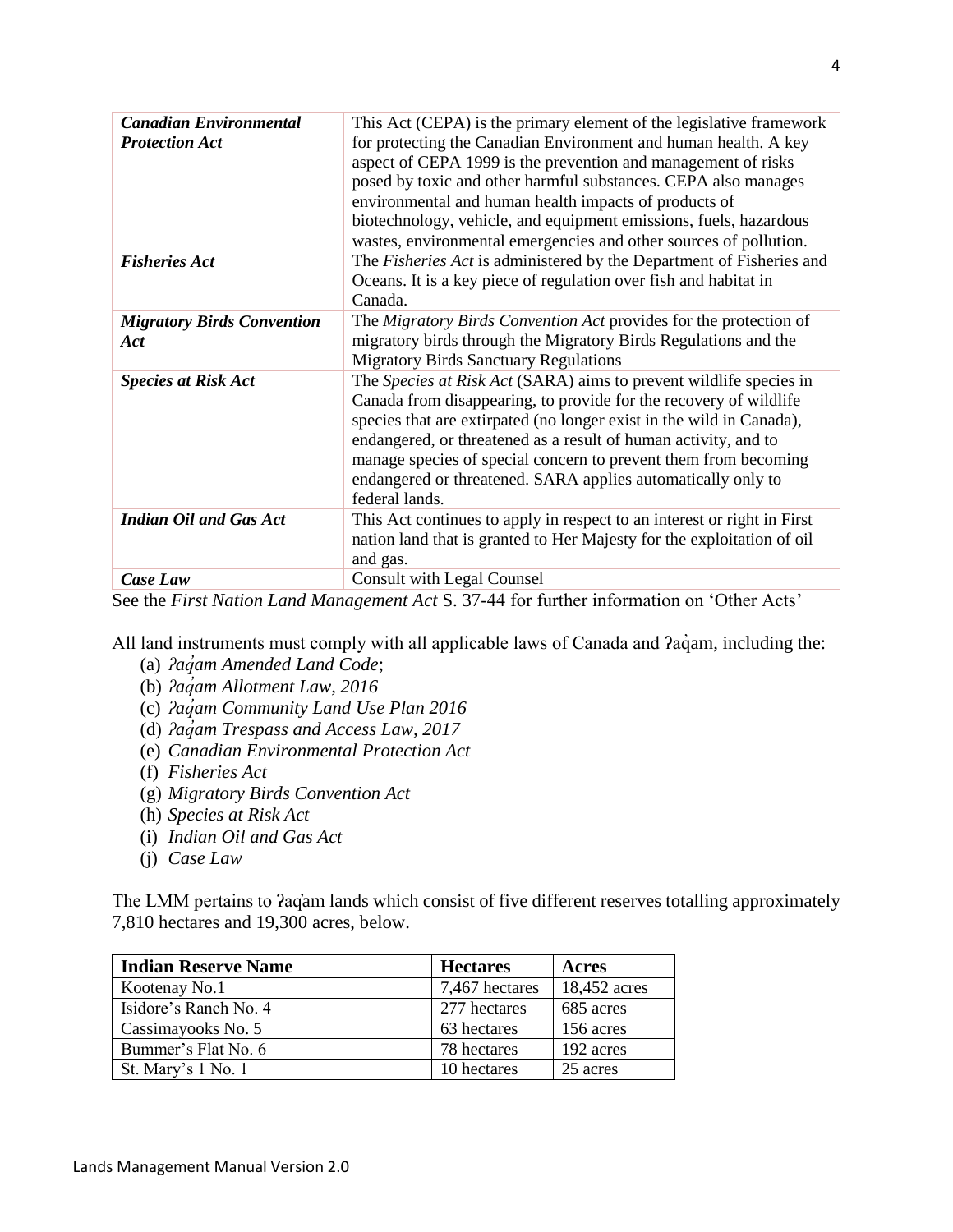



#### **Legal Framework for Lands Management on ʔaq̓am Lands: Overview**

The legal framework underlying the management of  $2a\ddot{q}$  am lands is as follows:

- section 91(24) of the *Constitution Act* states that only the federal government can pass laws about "Indians and lands reserved for Indians;"
- in 1996, fourteen (14) First Nations and Canada signed the *Framework Agreement* on First Nation Land Management (the "Framework Agreement"), which established a process by which each of these communities could consider the option of assuming control over their reserve lands and resources by:
	- (i) developing a Land Code and a community approval process,
	- (ii) concluding an *Individual Agreement* with Canada, and
- (iii) ratifying their Land Code and *Individual Agreement* through a vote of their eligible members;
- in 1999 Canada passed the *First Nations Land Management Act* (the "FNLMA") to ratify the Framework Agreement;
- in 2001 the fourteen (14) First Nations and Canada agreed to amend the *Framework*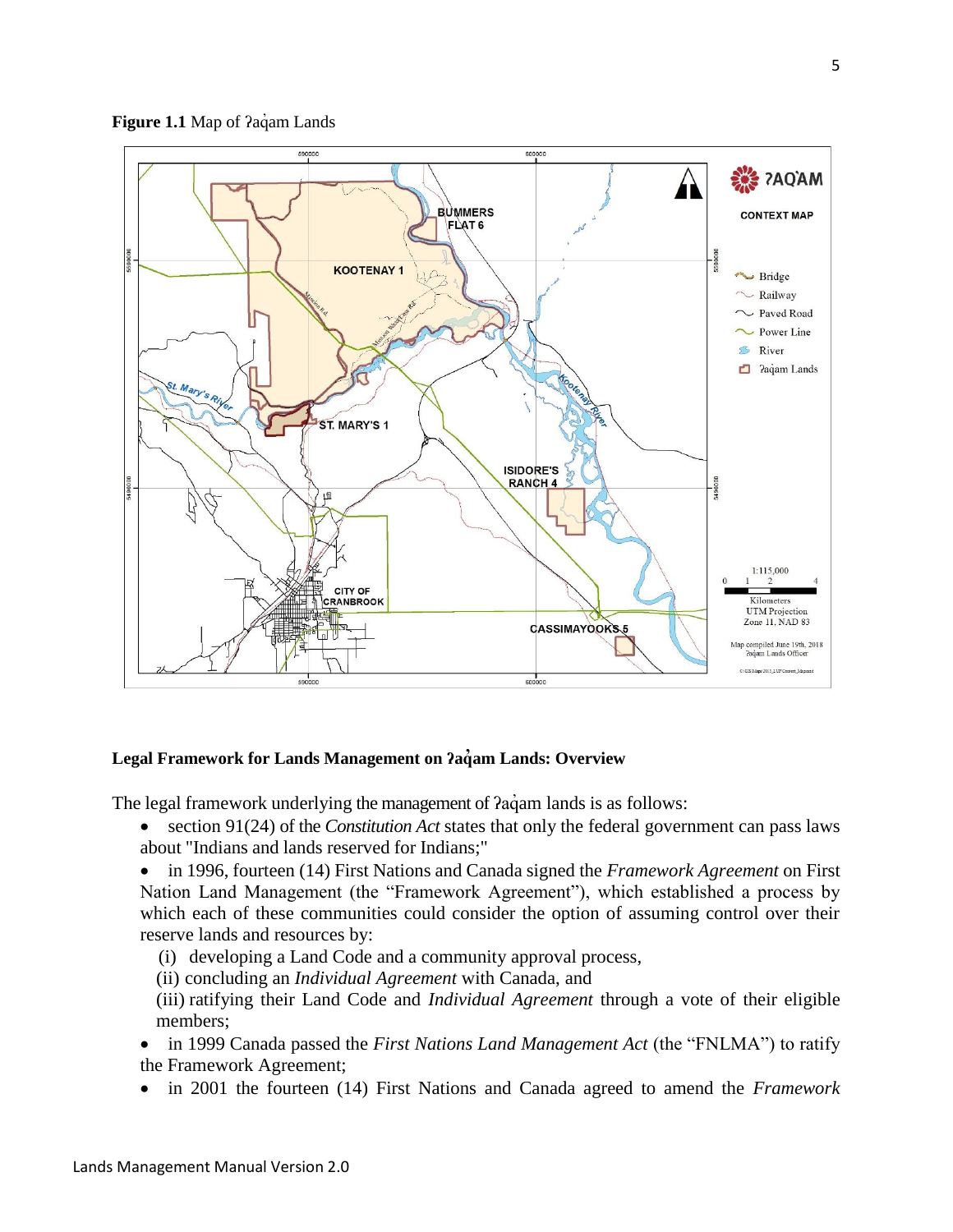*Agreement* to make it possible for additional First Nations to become signatories to the *Framework Agreement*;

on June 18, 2014, ʔaq̓ am entered into an *Individual Agreement* with Canada;

■ at a ratification vote held on April 14-16, 2014, the *Pagamnik* voted in favour of the *St*. *Mary's Indian Band Land Code* and on July 1, 2014, the *St. Mary's Indian Band Land Code* came into effect; and

• on February 26, 2016 the *Pacamnik voted in favour of amendments to the St. Mary's Indian Band Land Code*, including an amendment to its name and on February 26, 2016 the *ʔaq̓am Amended Land Code* came into effect.

 on December 18 2017 an *Individual Agreement* Amendment was signed between ʔaq̓am and Canada for the inclusion of St. Mary's IR 1 into Land Code.

**Land Code Dates** Framework Agreement April 13, 2012 Ratification Vote for Land Code April 14-16, 2014 Individual Agreement June 18, 2014 Paquam Land Code July 1, 2014 Matrimonial Real Property Law June 30, 2015 Amended Land Code February 25, 2016 Allotment Law October 18, 2016 Trespass & Access Law May 16, 2017

**Table 1.2** *ʔaq̓am* Laws and Agreements Dates

## <span id="page-5-0"></span>**Land and Resource Management Decisions: Equal Application**

First, ka kniłwi·tiyała: Strategic Plan offers guidance for strategic values and direction. Second, there are a common set of principles which seek to guide *ʔaq̓am's* land management decision making:

- 1. *Accountability and transparency* Clear accountability for ensuring environmental decisions are conducted and documented and results are reported.
- 2. *Analytical soundness* The research and analysis must be accurate and defensible, based on the best available information.
- 3. *Application of professional judgement* –Professional judgement should be applied at every step in this process to ensure environmental protection and sound decision making.
- 4. *Appropriate level of effort* The approach and depth of analysis should be commensurate with the risk and likelihood of significant adverse environment effects associated with carrying out the project.
- 5. *Cooperation* –*ʔaq̓am* staff are encouraged to work cooperatively with one another on multijurisdictional projects.
- 6. *Precautionary approach* Environmental protection and avoidance of likely significant adverse environmental effects should not be postponed for lack of full scientific certainty.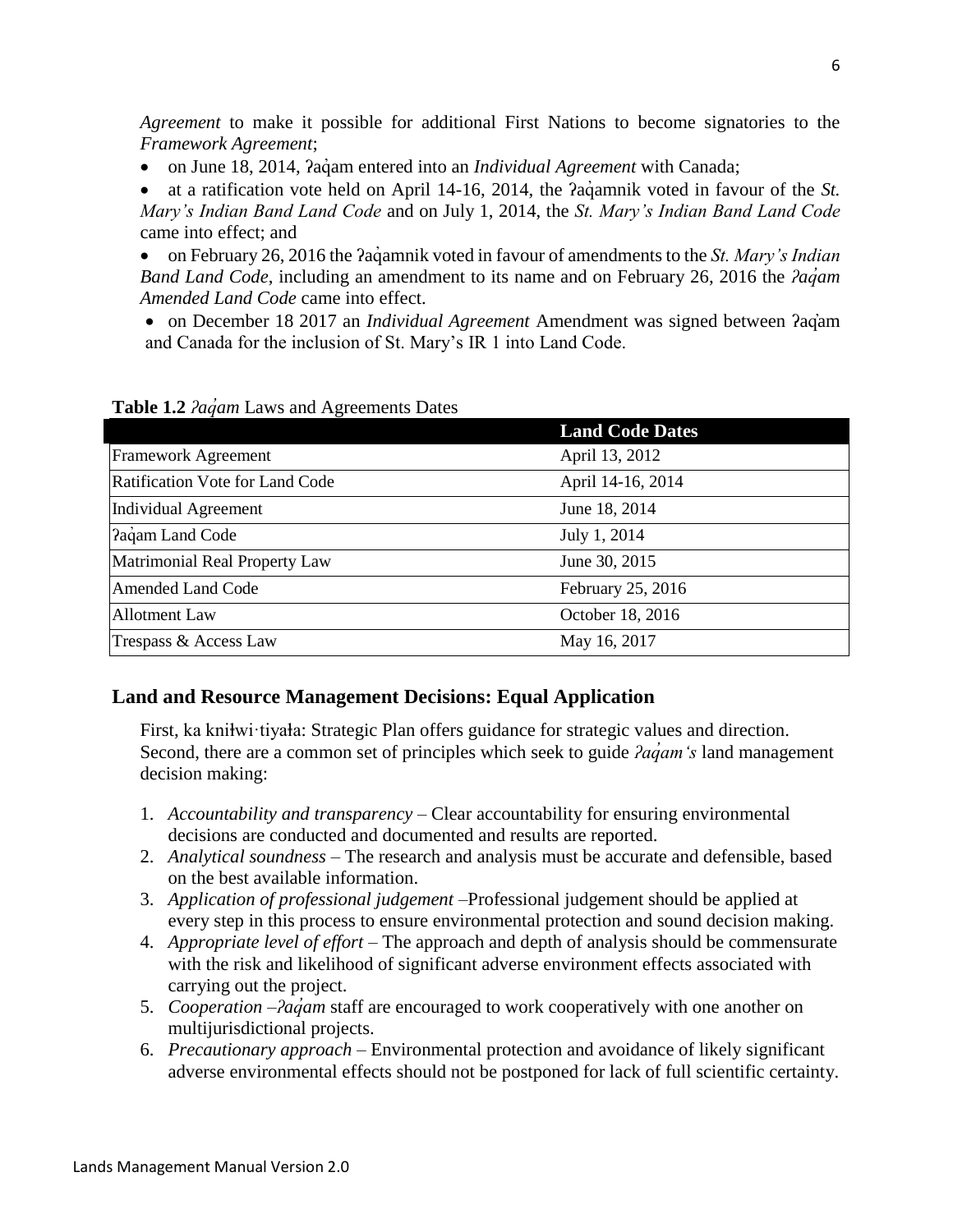**Equal Application of Laws and Policies:** Section 15 of the *Canadian Charter of Rights and Freedoms* requires equal protection of the law without discrimination based on race, national or ethnic origin, etc. The intent of Land Code is in part to have Council accountable to community members for their decisions. Therefore, the policies within need to be applied fairly and equally.

#### **Adaptive and Integrative Management**

The LMM informs, and is informed by different laws, plans, procedures and decision making bodies which include but are not limited to the *Paq*am Community Land Use Plan 2016, ka kniłwi·tiyała: **Strategic Plan 2017**, Land Code laws, and the forthcoming Environmental Management Plan. ka kniłwi·tiyała: Strategic Plan guides all decisions; therefore, if a proposed activity does not align with the ka knihwi·tiyaha: Strategic Plan, or  $2a\dot{q}$ am Community Land Use Plan it will likely not be approved.

#### <span id="page-6-0"></span>**Manual Layout and Content**

The Manual Policy Chapters are *typically* arranged as follows: **Table 1.3** Lands Management Manual Layout

| <b>Purpose:</b> Sets out objectives and provides an overview of what is addressed in the policy |
|-------------------------------------------------------------------------------------------------|
| chapter.                                                                                        |
| <b>Legal Authority:</b> References relevant Acts or Laws regarding policy                       |
| Roles & Responsibilities: Sets of <i>specific</i> roles of Lands Staff, Lands Committee, Chief  |
| and Council or instrument proponent (e.g. Allotment Holder).                                    |
| <b>Policy:</b> Sets out policy statements and procedures that are specific to each type of land |
| transaction or land management responsibility.                                                  |
| <b>Process:</b> Sets out a sequence of steps for the Lands Department to follow for             |
| administering the Policy.                                                                       |
| <b>Resources &amp; Forms:</b> Provides references, resources and Applicable Forms               |

#### **Definitions**

Please refer directly to the *ʔaq̓am Amended Land Code* or relevant ʔaq̓am law or federal legislation and regulation noted in the legal authority section. For the purpose of clarity several definitions have been included to set a foundation for moving forward.

<u>Pagam Lands</u> mean inclusively all 5 Indian Reserves set out in the Individual Agreement between Canada and *?aq*´am set above in S.7.

ʔaq̓ am Community Lands means any ʔaq̓am lands in which all members have a common interest.

Certificate Possession land: refers to a member who is lawfully in possession of  $2a\ddot{q}$  am lands. See Policy

Land Instrument means a written document that creates, changes, transfers or terminates an interest in *Pac*iam land. E.g. Permit or Lease.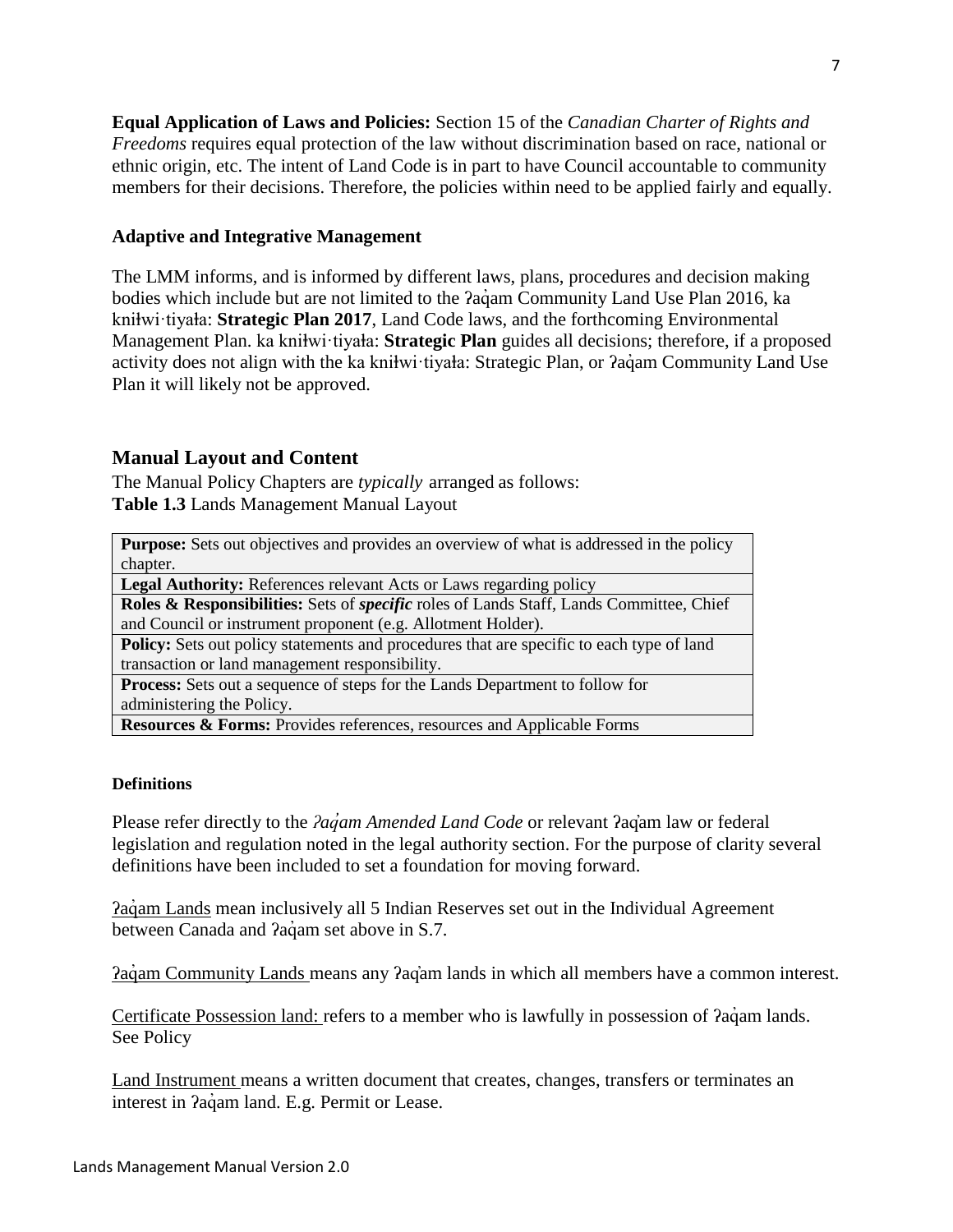## **Key Policy Content**

Broadly speaking, the Manual addresses the following subjects. *See Table of Contents for detailed description.*

Policy 1: Introduction and Manual Overview

Policy 2: Registration

Policy 3: Allotment

Policy 4: Leases

Policy 5: Licences, Permits, Right-of-Ways, and Easements

Policy 6: Correcting/Cancelling Land Instruments

Policy 7: Expropriations

Policy 8: Environmental Assessment

Policy 9: Monitoring & Enforcement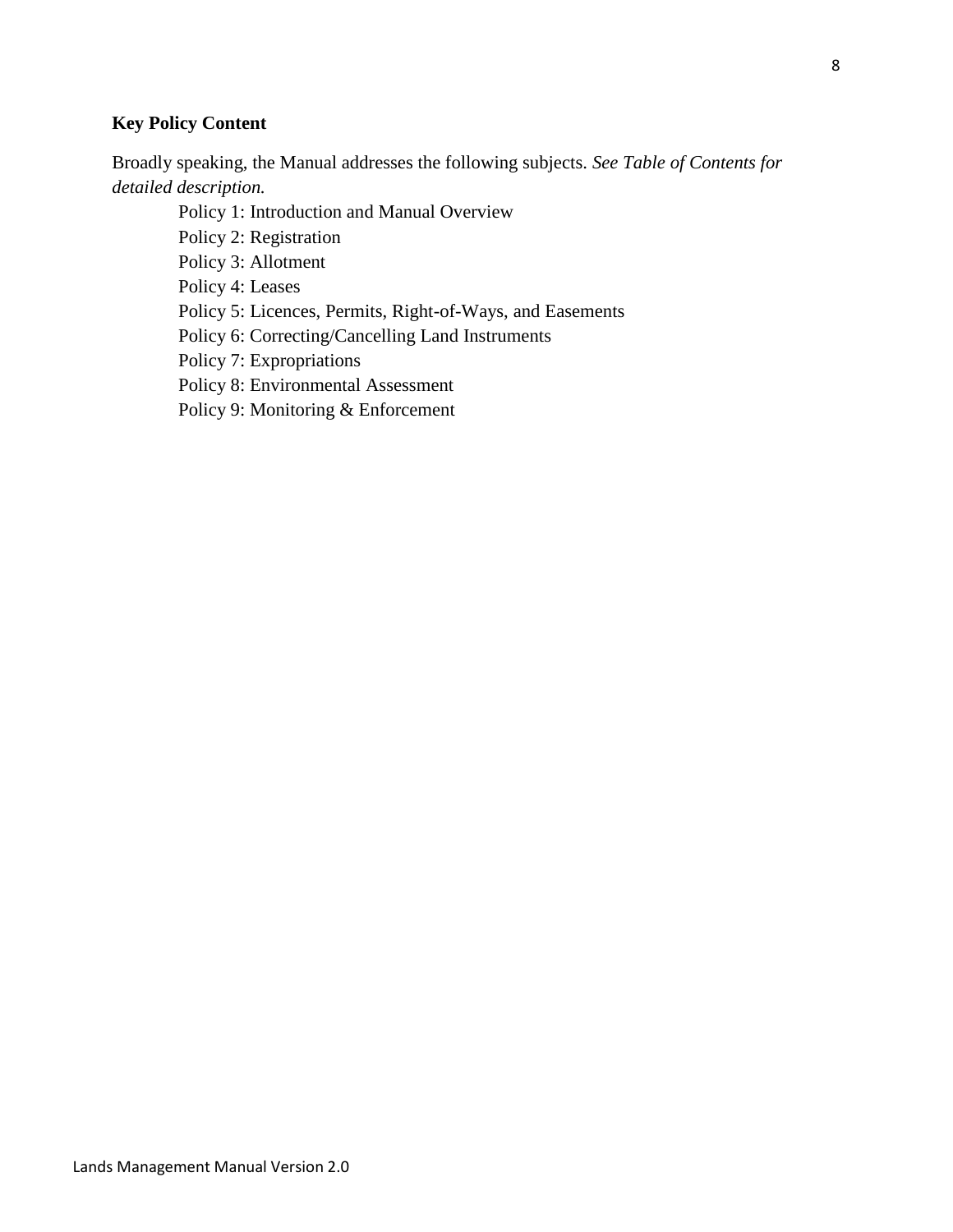#### <span id="page-8-0"></span>**Selecting A Land Instrument**

- STEP 1: Select a Land Instrument (see Table 1.4 and 1.5)
- STEP 2: Refer to the appropriate Policy number for detailed information
- STEP 3: Fill out an Application for Use; 5-1-01 to instigate the application process
- Land instruments must comply with all requirements set out in their relevant policies contained in this Manual.
- Land instruments should align with the *<i>?aqam* ka kniłwi·tiyała: Strategic Plan, *?aq*am Community Land Use Plan, and forthcoming Environmental Management Plan.
- Land instruments that are unauthorized, or fail to comply with appropriate laws and policies and proper procedures, may be void or of no effect, see Policy 6.
- An outcome regarding the application for a Land Instrument, takes a minimum of **3 months**.

| Table 1.4 Land Instrument Descriptive Table |  |  |  |
|---------------------------------------------|--|--|--|
|---------------------------------------------|--|--|--|

|                                                                                                                                                            | <b>Allotment</b>        | <b>Lease</b>                                             | <b>Permit</b>                                         | <b>Licence</b>                                                        | <b>Easement</b>       | <b>Right of</b><br><b>Way</b> | <b>Expropriation</b>                                         |
|------------------------------------------------------------------------------------------------------------------------------------------------------------|-------------------------|----------------------------------------------------------|-------------------------------------------------------|-----------------------------------------------------------------------|-----------------------|-------------------------------|--------------------------------------------------------------|
| <b>Policy # in Lands</b><br><b>Management</b><br><b>Manual</b>                                                                                             | $\overline{\mathbf{3}}$ | $\overline{\mathbf{4}}$                                  | $\overline{5}$                                        | $\overline{5}$                                                        | $\overline{5}$        | $\overline{5}$                | 7 (not yet<br>developed)<br>see Amended<br>Land Code<br>S.14 |
| <b>Duration</b><br>for<br><b>Member</b>                                                                                                                    | In<br>perpetuity        | Up to 99<br>years                                        | No noted<br>minimum                                   | Minimum <sub>2</sub><br>years                                         | No noted<br>timeframe | No noted<br>timeframe         |                                                              |
| Duration for Non<br><b>Member</b>                                                                                                                          | N/A                     | 10 years or<br>more,<br>legal<br>description<br>required | 10 years or<br>more, legal<br>description<br>required | Min 2 years;<br>10 years or<br>more, legal<br>description<br>required | No noted<br>timeframe | No noted<br>timeframe         |                                                              |
| <b>Agricultural</b><br>Grazing<br>Farming<br>Orchards<br>٠                                                                                                 |                         |                                                          |                                                       |                                                                       |                       |                               |                                                              |
| <b>Industrial Use</b><br>Quarry<br>٠<br>Log Handling<br>٠<br>Mining and<br>$\overline{\phantom{a}}$<br>Energy<br>Forestry                                  |                         |                                                          |                                                       |                                                                       |                       |                               |                                                              |
| <b>Commercial</b><br>Recreation<br><b>Businesses</b>                                                                                                       |                         |                                                          |                                                       |                                                                       |                       |                               |                                                              |
| <b>Community</b><br><b>Institutional</b><br>Educational<br>institutions<br>Cultural centers<br>$\overline{\phantom{a}}$<br>Community<br>٠<br>organizations |                         |                                                          |                                                       |                                                                       |                       |                               |                                                              |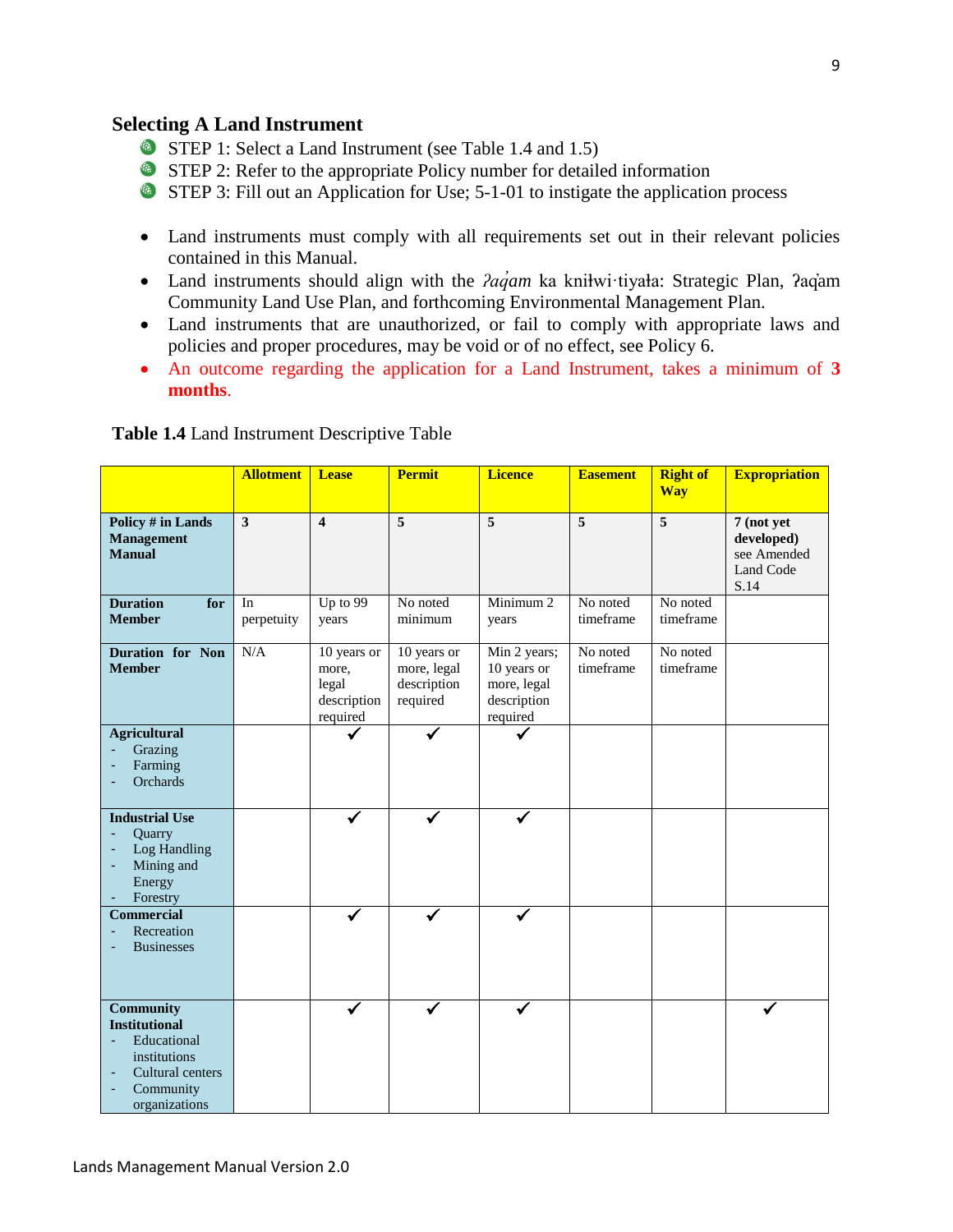| Transportation<br>Roadways           |  |  |  |  |
|--------------------------------------|--|--|--|--|
| Communication<br><b>Sites</b>        |  |  |  |  |
| Public & Private<br><b>Utilities</b> |  |  |  |  |
| <b>Residential Land</b>              |  |  |  |  |

#### **Table 1.5** Land Instrument Summary Table

| <b>Allotment</b>     | Allotments in Paqam land are created when a parcel or block of land is granted to           |
|----------------------|---------------------------------------------------------------------------------------------|
|                      | a member by Council pursuant to a law enacted in accordance with section 33.1 of            |
|                      | the Pagam Amended Land Code.                                                                |
|                      |                                                                                             |
| Lease                | A lease of ?aq'am community lands is an agreement entered into by ?aq'am and a              |
|                      | third party that grants an interest in and exclusive use and possession of ?aqam            |
|                      | community lands to either a person who is ?aq'amnik' or not, for a specific period of       |
|                      | time, with a commencement and end date and for a specific purpose.                          |
| <b>Licence</b>       | Licences grant a person a right to use, occupy or take resources from Pagam                 |
|                      | community lands for a specified term which must be a minimum two years in                   |
|                      | duration.                                                                                   |
|                      |                                                                                             |
| <b>Permit</b>        | Permits grant a person a right to use, occupy or take resources from Paqam                  |
|                      | community lands for a specified term which must be a maximum five years in                  |
|                      | duration, unless the permittee is a member in which case the term may be longer.            |
| <b>Easement</b>      | Easements grant a person who owns property adjacent to, or close in proximity to,           |
|                      | Paqam community lands a permanent right to use and/or enter onto Paqam                      |
|                      | community lands in a specified manner.                                                      |
| <b>Right of Way</b>  | A right-of-way grants a person with a right of access over $2a\alpha$ community lands for a |
|                      | specified purpose.                                                                          |
| <b>Expropriation</b> | An interest or Licence in Pagam lands or in any building or other structure on such land    |
|                      | may only be expropriated by <i>Paciam</i> in accordance with the Framework Agreement and    |
|                      | any forthcoming Law enacted in accordance with S.14.3                                       |

#### <span id="page-9-0"></span>**Roles and Responsibilities for Policy Administration**

#### **Role of Council**

Council is responsible for, per s. 6.2 of the *ʔaq̓am Amended Land Code*:

(a) developing laws consistent with the *ʔaq̓am Amended Land Code* regarding the management, administration, possession, conservation, use and protection of  $aq$ <sup>aquin</sup> lands;

(b) complying with the mandatory law-making procedures set out in Parts 2 and 3 of the *ʔaq̓am Amended Land Code* in the development of laws; and

(c) approving the enactment of laws by Band Council Resolution in all cases except when a meeting of members or ratification vote are required for the enactment of the law.

#### **Role of Lands Department**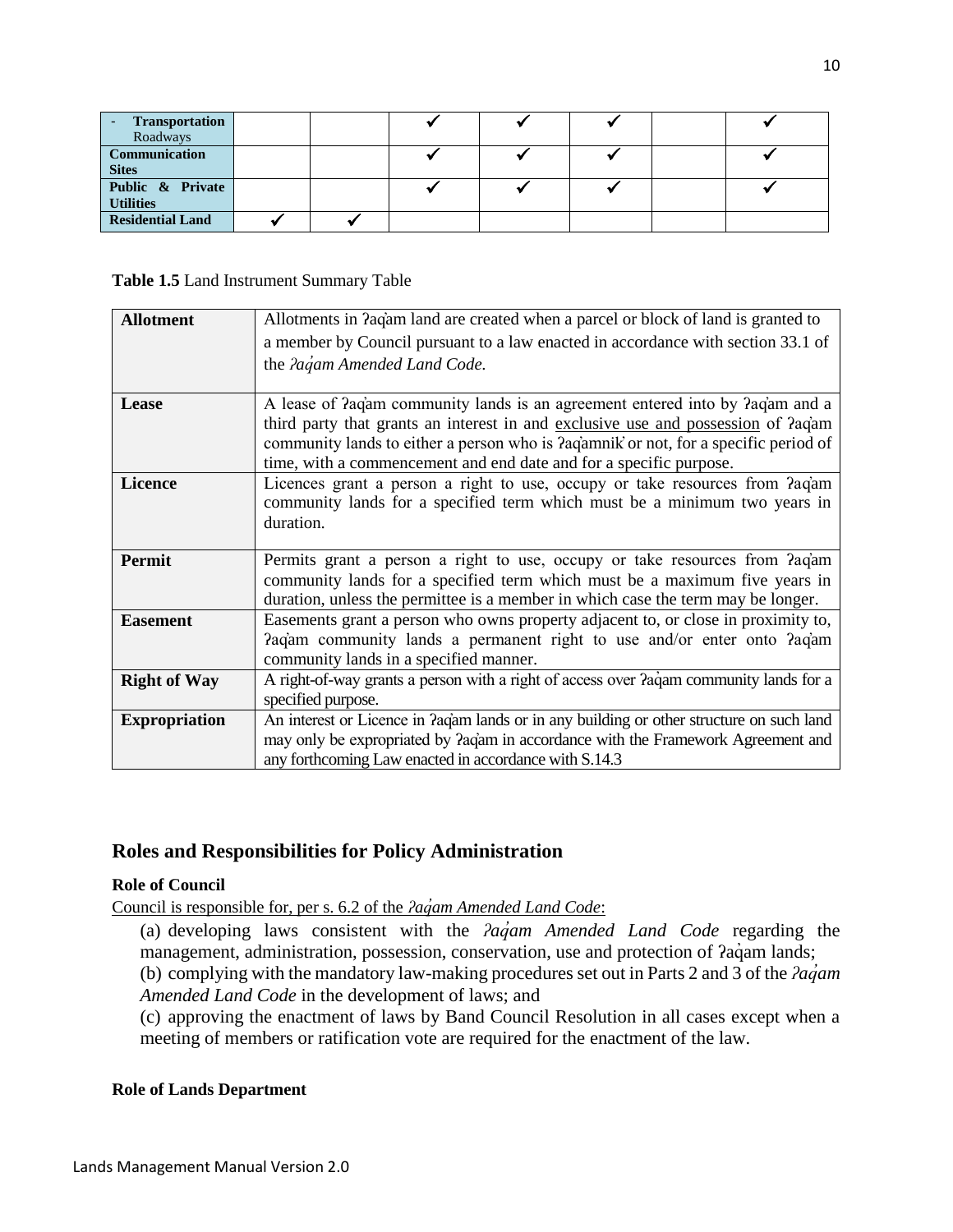The Lands Department is responsible for the:

- administration of *Pac*iam Lands in accordance with this Land Code and any other applicable law or policy of *?aqam*;
- development of forms for the purpose of registering or recording of land instruments in the First Nation Land Register;
- processing of applications for the registration or recording of land instruments by registering or recording the land instruments in the First Nation Land Register;
- arranging and organize for the execution of land instruments that relate to *Pagam* Community Lands;
- maintenance and protection of records in relation to  $aq$ <sup>a</sup>m Lands in the Lands Department using a secure and safe filing system; and
- perform such other duties and functions consistent with this Land Code as Council may direct.

*See ʔaq̓am Amended Land Code Section 26 for detailed list* 

#### **Role of Lands Committee**

The Lands Committee is responsible for:

- assisting ʔaq̓am Lands and Natural Resources staff with administrative decisions in relation to ?aqam Lands;
- reviewing draft laws and providing comments to Council;
- recommending to Council laws, policies and procedures in relation to  $2a\ddot{q}$  Lands;
- consulting with Members on land issues; and
- performing such other duties and functions as Council may direct.

*See ʔaq̓am Amended Land Code Section 27 for detailed list* 

#### **Role of ʔaq̓am Legal Counsel**

Legal counsel is responsible for:

- where instructed by the Lands Department, drafting clear, comprehensive and comprehensible laws;
- where instructed by the Lands Department, identifying and resolving issues related to:
- jurisdiction and authority,
- administrative law (such as the requirement for procedural fairness),
- issues related to the *Canadian Charter of Rights and Freedoms*,
- issues related to the *Canadian Human Rights Act*, and
- other federal or *?a*gam laws; and
- where instructed by the Lands Department, addressing financial, procedural and other practical implications of a proposed new law.

## <span id="page-10-0"></span>**Environmental Assessment**

Until *Pagam enacts its own Environmental Assessment Law, Policy 8, which outlines the Pagam* Interim Environmental Assessment Process, must be consulted each time Council takes action or makes a decision within the scope of the *ʔaq̓am Amended Land Code*, that may have an environmental effect on the land, as defined in this Policy section.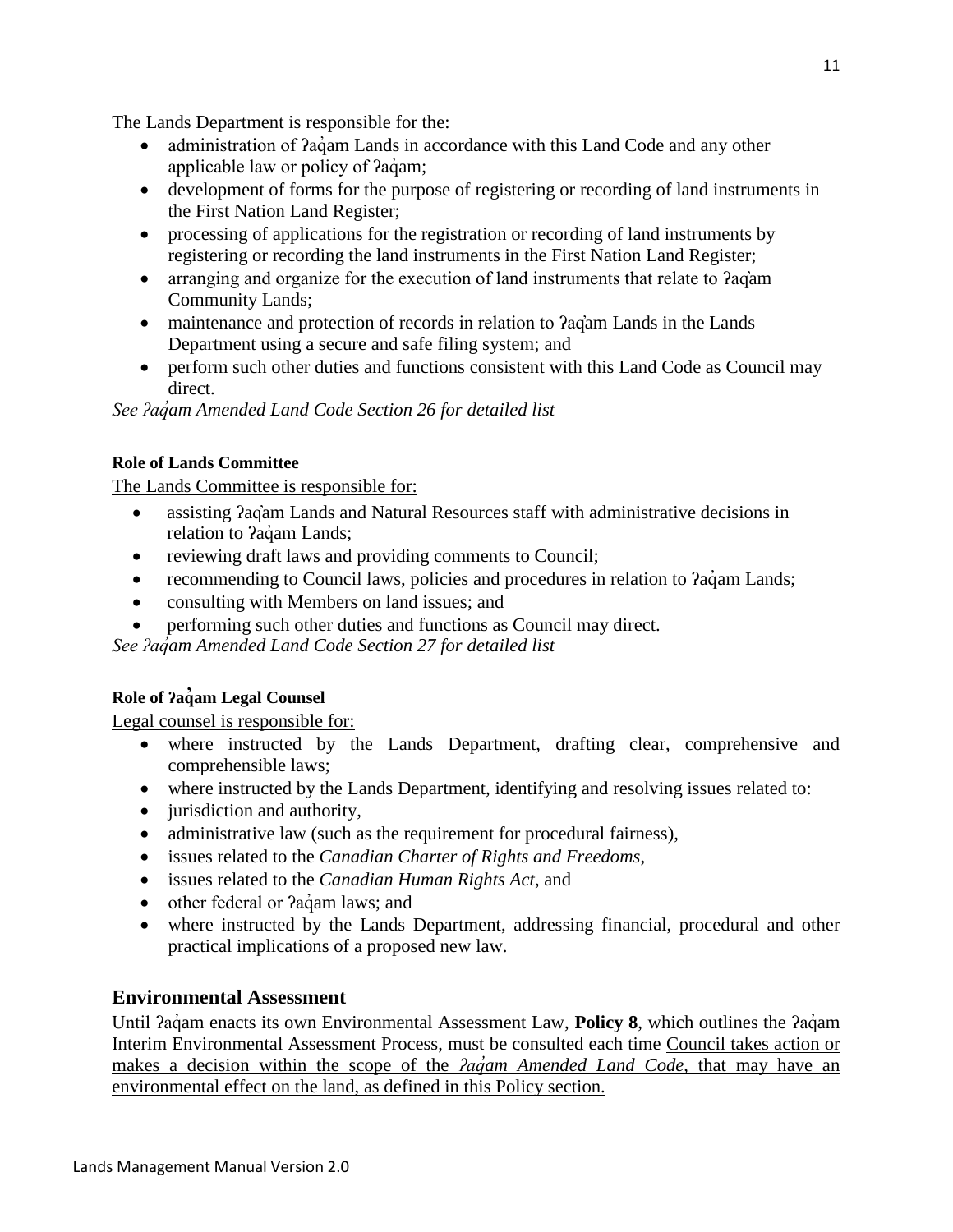### <span id="page-11-0"></span>**Law Making Policy**

#### **What is Law Making?**

Law making involves the development and enactment of laws regarding the management, administration, use and protection of ʔaq̓am lands. Certain laws are enacted by Council, while others are enacted by member approval at either a meeting of members or through a ratification vote. The *ʔaq̓am Amended Land Code* sets out the manner in which a law must be enacted.

#### **Policy Development and Amendments**

The *<u>agam</u> Policy Committee* is responsible for the development, review and reporting to Council on Policy. Council is the ultimate authority to approve Policy.

#### **Law Making Powers and Procedures**

The *<i>agam Amended Land Code*, Part 2, details the following:

- Section 6,  $2a\ddot{a}$  Legislation, provides detail on Law Making Powers, examples of Laws Council may enact (e.g. enforcement laws, zoning laws, etc.).
- Section 7, Law Making Procedures

In addition to the Law Making Procedure, Section 7 of the ʔ*aq̓am Amended Land Code*, detailed above, Policy steps for a proposed Law shall include:

- the Language Speakers and Knowledge Holders Advisory Group review of the Law in the community consultation phase. This step is to ensure that the law is in compliance with Ktunaxa traditions and customs.
- Directors are sent the Law to review to ensure compliance with their directives.

Please consult the *ʔaq̓am Amended Land Code* for primary information regarding the above, and related content such as Publication of Laws, Member Input and Approvals.

#### **\*All land instruments issued are to be posted publically.**

#### **Amendments to the Lands Management Manual**

Amendments to the manual are to be taken to the Lands Committee for recommendation and then to Council for Approval.

The Policy Committee shall be involved when a new Policy is created. From there the proposed policy goes to the Lands Committee for a recommendation, and then to Chief and Council for approval.

<span id="page-11-1"></span>**Resources and Forms First Nations Land Advisory Board** <https://labrc.com/home/>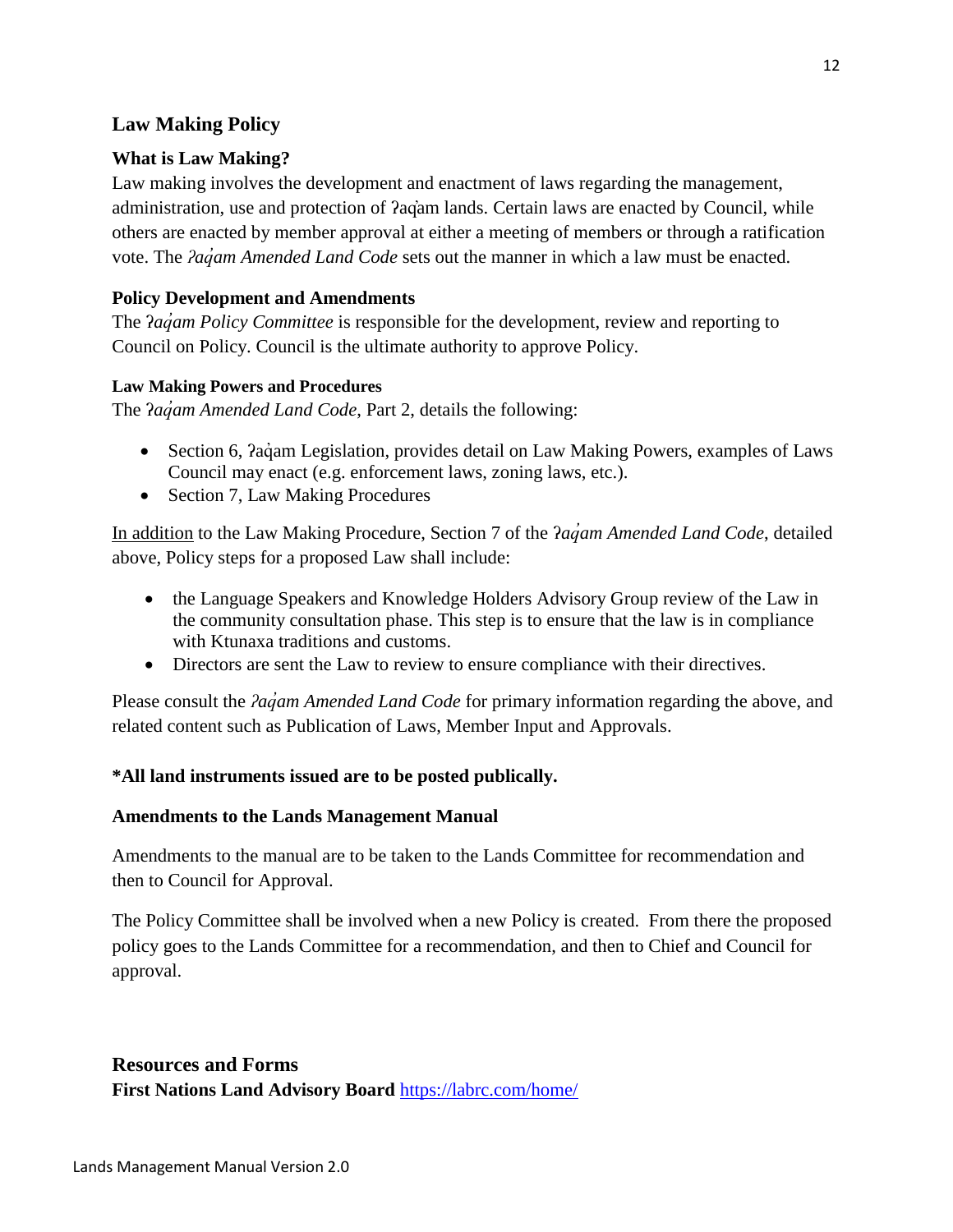## **ʔaq̓am Lands and Resources Website** [http://www.aqam.net/resources/land-code](ttp://www.aqam.net/resources/land-code)

#### **Forms**

The following  $2a\dot{q}$ am forms are relevant to this policy section, specifically the Law Making Policy Section, whereby the user refers to the *?aqam Land Code*.

- □ 1-1-01 Oath of Office
- □ 1-1-02 Notice of Meeting and Vote
- □ 1-1-03 Statement of Witness
- □ 1-1-04 Certification of Meeting of Members Vote Result
- □ 1-1-05 Notice of Land Law Vote
- □ 1-1-06 Voter Registration
- 1-1-07 Declaration
- □ 1-1-08 Certification of Ratification Vote Results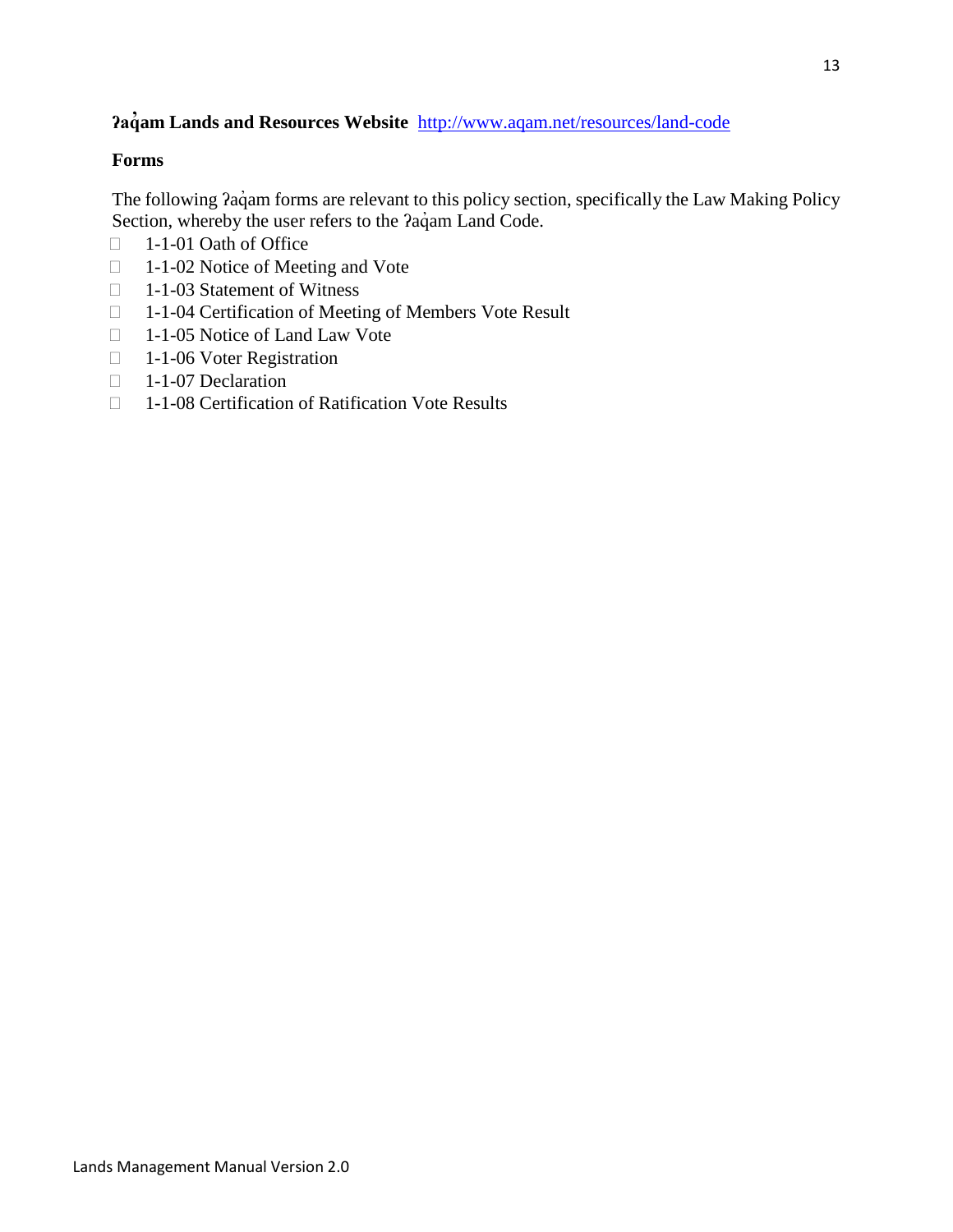## <span id="page-13-0"></span>**APPENDIX A: Legal Authorities for ʔaq̓am Environmental Management**

#### **FRAMEWORK AGREEMENT**

#### **PART IV FIRST NATION LAW MAKING**

Section 18 Law Making

18.1 The council of a First Nation with a land code in effect must have the power to make laws, in accordance with its land code, respecting the development, conservation, protection, management, use and possession of First Nation land and interests or land rights and licences in relation to that land. This includes laws on any matter necessary or ancillary to the making of laws in relation to First Nation land.

18.2 The following examples illustrate some of the First Nation laws contemplated by the Parties:

(a) laws on the regulation, control and prohibition of zoning, land use, subdivision control and land development;

(b) laws on the creation, regulation and prohibition of interests or land rights and licences in relation to First Nation land;

(c) laws on environmental assessment and protection;

(d) laws on the provision of local services in relation to First Nation land and the imposition of equitable user charges; and

(e) laws on the provision of services for the resolution, outside the courts, of disputes in relation to First Nation land.

18.3 A land code must not address the taxation of real or personal property or of immovable or movables. Section 83 of the *Indian Act* must continue to apply.

18.4 In any proceeding, a copy of a First Nation law, appearing to be certified as a true copy by an officer of the First Nation is, without proof of the officer's signature or official character, evidence of its enactment on the date specified in the law.

Section 20 Application to Federal Laws

20.1 Federal laws applicable on First Nation land will continue to apply, except to the extent that they are inconsistent with the federal legislation.

Section 21 Inapplicable Section of Indian Act and Regulations

21.1 Once a Land Code takes effect, the First Nation, its members and its First Nation land will not be subject to the following Sections of the Indian Act, 18-20, 22-28, 30-35, 37-41, 49, 50(4), 53, 60, 66, 69, 71, 93 and regulations made under section 57 of the Indian Act, and regulations made under sections 42 and 73 of the Indian Act to the extent that they are inconsistent with this Agreement or the land code or the laws of the First Nation.

#### **PART V ENVIRONMENT**

Section 23 GENERAL PRINCIPLES

23.1 The council of a First Nation with a land code in effect will have the power to make environmental laws relating to First Nation land.

23.2 The Parties intend that there should be both an environmental assessment and an environmental protection regime for each First Nation.

23.3 The principles of these regimes are set out below.

23.4 The environmental assessment and protection regimes will be implemented through First Nation laws.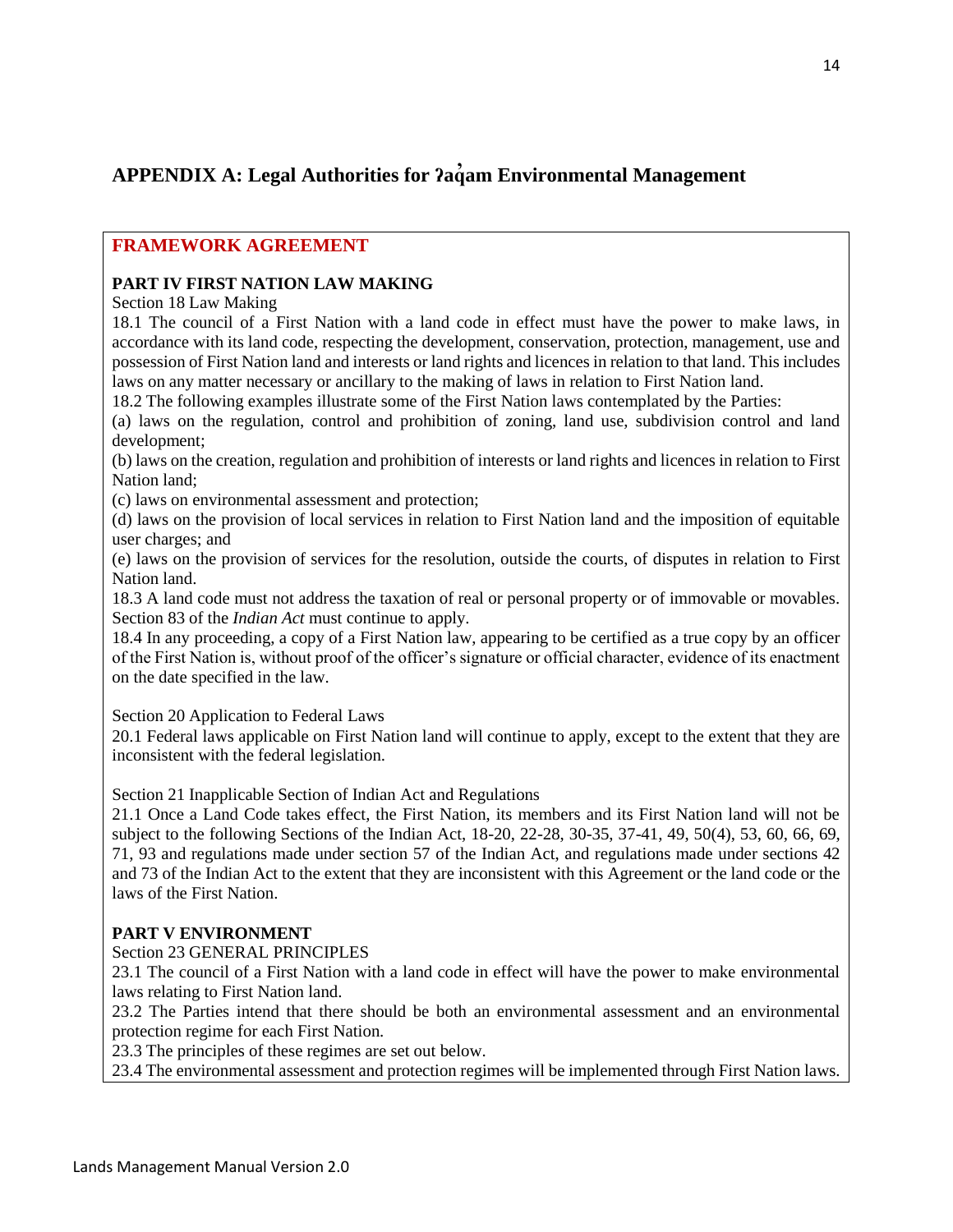23.5 The Parties agree to harmonize their respective environmental regimes and processes, with the involvement of the provinces where they agree to participate, to promote effective and consistent environmental regimes and processes and to avoid uncertainty and duplication.

23.6 This Agreement is not intended to affect rights and powers relating to migratory birds or endangered species. These matters may be dealt with in the context of other negotiations. This Agreement is not intended to determine or prejudice the resolution of these issues.

#### Section 24 ENVIRONMENTAL MANAGEMENT

24.1 Subject to clause 27, a First Nation with a land code in effect will develop an environmental protection regime, with the assistance of the appropriate federal agencies to the extent that they agree to participate. 24.2 Each First Nation agrees to

harmonize environmental protection with the province in which the First Nation is situated, where the province agrees to participate

24.3 The First Nation environmental protection standards and punishments will have at least the same effect as those in the laws of the province in which the First Nation is situated.

24.4 For greater certainly, if there is an inconsistency between the provision of a federal law respecting the protection of the environment and a provision in a land code or First Nation law respecting the protection of the environment, the federal provision will prevail to the extent of any inconsistency.

#### 25. ENVIRONMENTAL ASSESSMENT

25.2 The First Nation and the Minister will, in the individual agreement referred to in clause 6, address how to conduct the environmental assessment of projects on First Nation land during the interim period until the First Nation's environmental assessment process is developed.

25.3 The First Nation's environmental assessment process will be consistent with requirements of the Canadian Environmental Assessment Act.

25.4 The First Nation's environmental assessment process will be triggered in appropriate cases where the First Nation is approving, regulating, funding or undertaking a project on First Nation land. The assessment will occur as early as possible in the planning stages of the project before an irrevocable decision is made. 25.5 The Parties agree that section 10 of the Canadian Environmental Assessment Act will not apply to projects located on First Nation land.

25.6 The Parties agree to use their best efforts to implement the principle that the First Nation's environmental assessment process be used where an environmental assessment of a project on First Nation land is required by the Canadian Environmental Assessment Act.

25.7 The Parties agree to develop a plan to harmonize their respective environmental assessment processes, with the involvement of the provinces where they agree to participate.

#### 26. OTHER AGREEMENTS

26.1 The First Nation and Canada recognize that it may be advisable to enter into other agreements with each other and other jurisdictions to deal with environmental issues like harmonization, implementation, timing, funding and enforcement.

26.2 Where matters being negotiated pursuant to clause 26.1 normally fall within provincial jurisdiction, or may have significant impacts beyond the boundaries of First Nation land, the parties will invite the affected province to be a party to such negotiations and resulting agreements.

#### 27. RESOURCES

27.1 The Parties understand that the obligation of a First Nation to establish environmental assessment and environmental protection regimes depends on adequate financial resources and expertise being available to the First Nation.

Section 51 First Nation Lands Registry

#### **First Nations Land Management Act**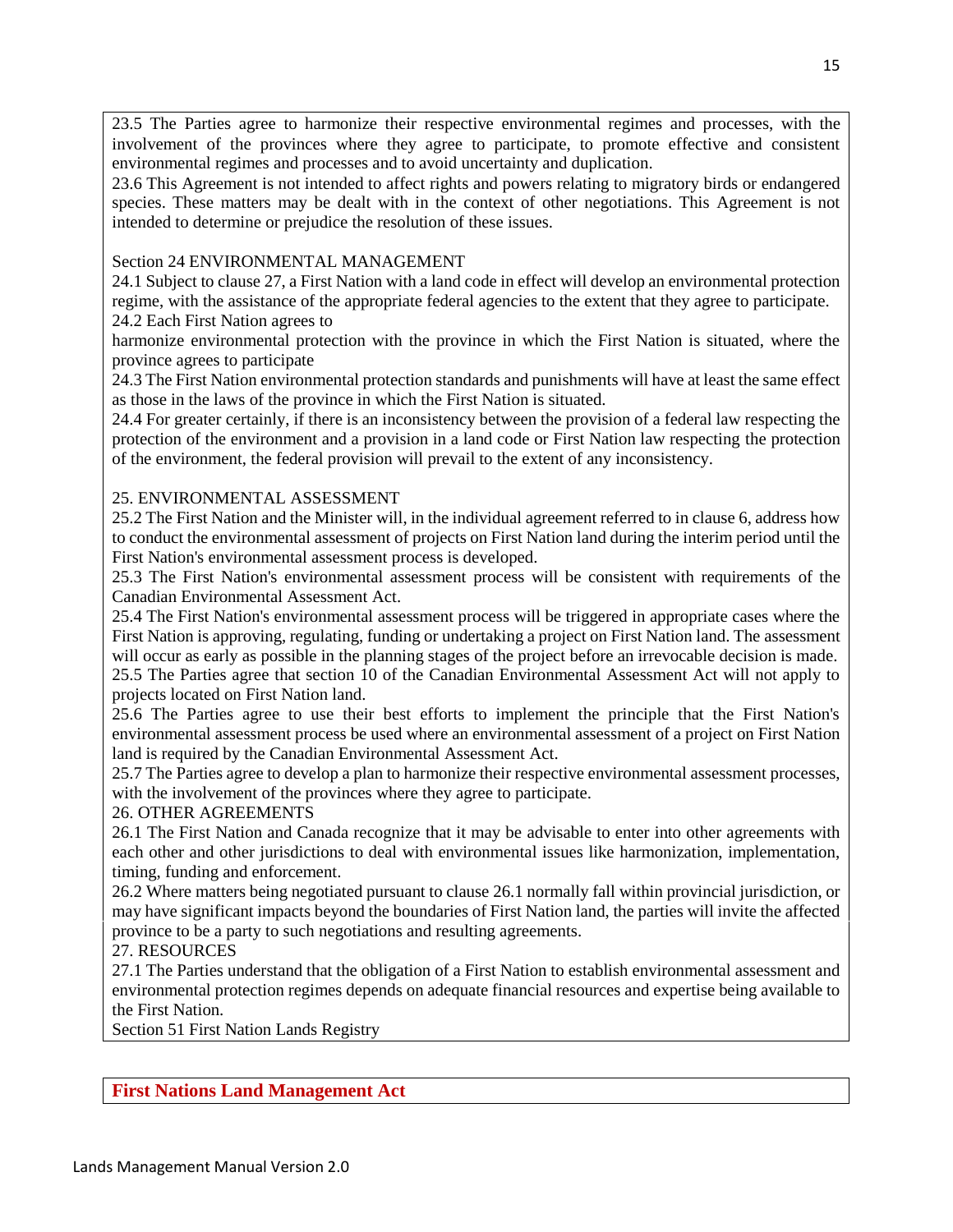#### **Section 18.1 Power to Manage**

- **18.1** A First Nation has, after the coming into force of its land code and subject to the Framework Agreement and this Act, the power to manage First Nation land and, in particular may,
- a. exercise powers, rights, and privileges of an owner in relation to land;
- b. grant interests or rights in and licences in relation to that land;
- c. manage the natural resources of that land; and,
- d. receive and use all moneys acquired by or on behalf of the First Nation under its land code.

18.3 The power of a First Nation to manage First Nation land shall be exercised by the council of a First Nation, or by any person or body to whom a power is delegated by the council in accordance with the First Nation's land code, and that power shall be exercised for the use and benefit of the First Nation.

#### FIRST NATION LAWS

#### **Section 20.1 Power to Enact Laws:**

20. (1) The council of a First Nation has, in accordance with its land code, the power to enact laws respecting:

(*a*) interests or rights in and licences in relation to First Nation land;

(*b*) the development, conservation, protection, management, use and possession of First Nation land; and (*c*) any matter arising out of or ancillary to the exercise of that power.

#### **Section 20.2** Particular Powers

20.2 Without restricting the generality of subsection (1), First Nation laws may include laws respecting (*a*) the regulation, control or prohibition of land use and development including zoning and subdivision control;

(*b*) subject to section 5, the creation, acquisition and granting of interests or rights in and licences in relation to First Nation land and prohibitions in relation thereto;

(*c*) environmental assessment and environmental protection;

(*d*) the provision of local services in relation to First Nation land and the imposition of equitable user charges for those services; and

(*e*) the provision of services for the resolution of disputes in relation to First Nation land.

#### **Section 20.3 Enforcement Measures**

20.3 A First Nation law may provide for enforcement measures, consistent with federal laws, such as the power to inspect, search and seize and to order compulsory sampling, testing and the production of information.

#### **Section 20.4 Inconsistency**

(4) In the event of any inconsistency or conflict between the land code of a First Nation and the provisions of a First Nation law or of a by-law made by its council under section 81 of the *[Indian Act](http://laws-lois.justice.gc.ca/eng/acts/I-5)*, the land code prevails to the extent of the inconsistency or conflict.

#### **Section 21 Environmental protection regime**

21.1 After the coming into force of a land code, a First Nation shall, to the extent provided in the Framework Agreement, develop and implement through First Nation laws an environmental protection regime. The regime must be developed in accordance with the terms and conditions set out in the Framework Agreement.

#### **Section 21.2 Minimum Standards**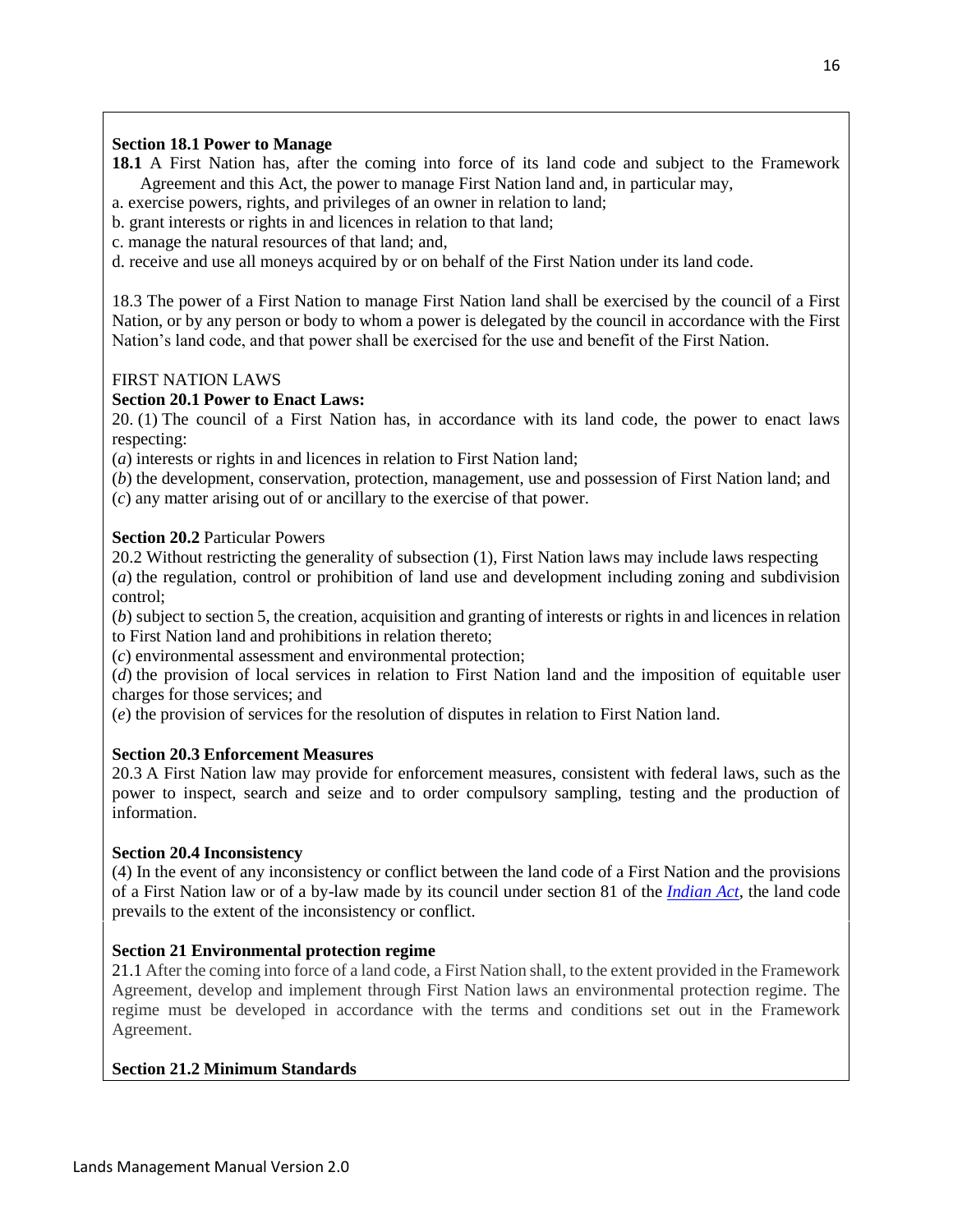The standards of environmental protection established by First Nation laws and the punishments imposed for failure to meet those standards must be at least equivalent in their effect to any standards established and punishments imposed by the laws of the province in which the First Nation land is situated.

#### **Section 21. 3 Environmental assessment regime**

First Nation laws respecting environmental assessment must, to the extent provided in the Framework Agreement, establish, in accordance with that Agreement, an environmental assessment regime that is applicable to all projects carried out on First Nation land that are approved, regulated, funded or undertaken by the First Nation.

#### **FIRST NATION LAND REGISTRY**

#### **Section 25.2 Administration of Register**

The First Nation Land Register is to be administered, subject to this section, in the same manner as the Reserve Land Register established under the *[Indian Act](http://laws-lois.justice.gc.ca/eng/acts/I-5)*.

Section 37 Other Acts

37 In the event of any inconsistency or conflict between this Act and any other federal law, this Act prevails to the extent of the inconsistency or conflict.

Section 38 Indian Act

38.1 On the coming into force of the land code of a First Nation, the following cease to apply to the First Nation, First Nation members and First Nation land

a. sections 18 to 20, 22 to 28, 30 to 35, 37 to 41 and 49, subsection 50(4) and sections 53 to 60, 66, 69, 71 and 93 of the *[Indian Act](http://laws-lois.justice.gc.ca/eng/acts/I-5)*;

b. any regulations made under section 57 of that Act; and

c. to the extent of any inconsistency or conflict with the Framework Agreement, the land code or First Nation laws, any regulations made under sections 42 and 73 of that Act.

Environmental Laws

40.1 For greater certainty, in the event of any inconsistency or conflict between a land code or a First Nation law and any federal law that relates to environmental protection, the federal law prevails to the extent of the inconsistency or conflict.

Migratory Birds, endangered species, fisheries

40.2 For greater certainty, this Act does not extend or limit any right or power in relation to migratory birds, endangered species or fisheries.

#### *ʔaq̓am AMENDED LAND CODE*

Part 2 of the *ʔaq̓am Amended Land Code* sets out the:

law-making powers of Council and types of laws that Council may develop under the *ʔaq̓am Amended Land Code* regarding the management, administration, use and protection of *?aq*´am lands, which include the following subject areas:

(i) the development, conservation, protection, management, use and possession of ʔaq̓am lands,

(ii) interests in and licences to use  $2a\ddot{q}$ am lands,

(iii) any matter necessary to give effect to the *ʔaq̓am Amended Land Code,* and

 $(iv)$  any matter necessary or ancillary to a law in relation to  $2a\dot{q}$  am lands;